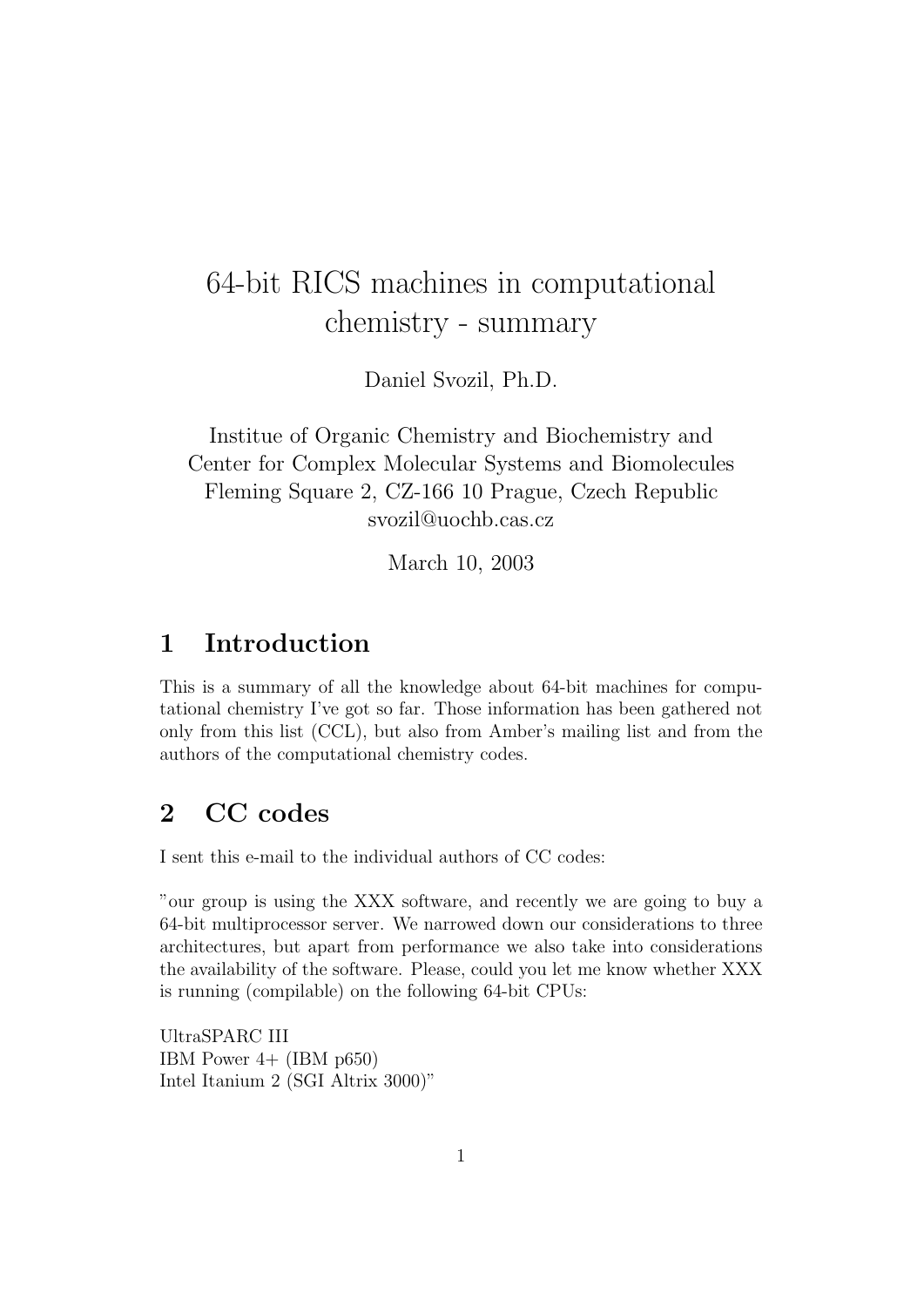#### 2.1 Gamess (Mark Gordon)

"Yes, GAMESS runs on all three. We have an UltraSPARC system in house, will have a new SGI system in April, and hopefully an IBM Power4 is on the horizon."

#### 2.2 Gaussian (Wendy G. Janocha - Sales manager)

"According to our technical staff, we expect Gaussian 03 to be supported on the Ultra SPARC III, it should also be supported on the IBM Power 4+, but only in compatability mode. We are considering the Intel Itanium 2 (SGI Altrix 3000) using Linux, but we do not have any information as to when this version will be supported.

#### 2.3 Turbomole (Uwe Huniar)

"currently we only have a serial version for IBM Power4.

SUN has the Turbomole source code and they are just about to port 5.6 to Solaris. The parallel version for Power4 machines is not running yet, but we are in contact with IBM to solve that problem. Work on the Linux/Itanium2 version has already begun, but since that is the only really new plattform for Turbomole, it surely will take some time to port to Code.

What we do have is a 64-Bit version for HP-UX (for PA-RISC and Itanium CPUs) and a version for Tru64 Unix."

#### 2.4 Molpro (Peter J. Knowles, J. Werner)

This is the answer from Pete Knowles:

"Ultrasparc III: I am not totally sure, but it is definitely running on a Sun of some kind with reasonably recent operating system, and in 64-bit mode. If it didn't run on your machine, our contact in Sun would almost certainly be interested to work with us in fixing any problem.

Power4: we have recently got it going on this platform, and in your timescale, it will definitely be OK.

SGI Altrix: the code now runs on HP and NEC linux IA64 systems; we are in contact with a colleague on SGI who seems keen to demonstrate that it will go on their hardware also. (He is from Czech republic, so maybe he contacted us because of you?) "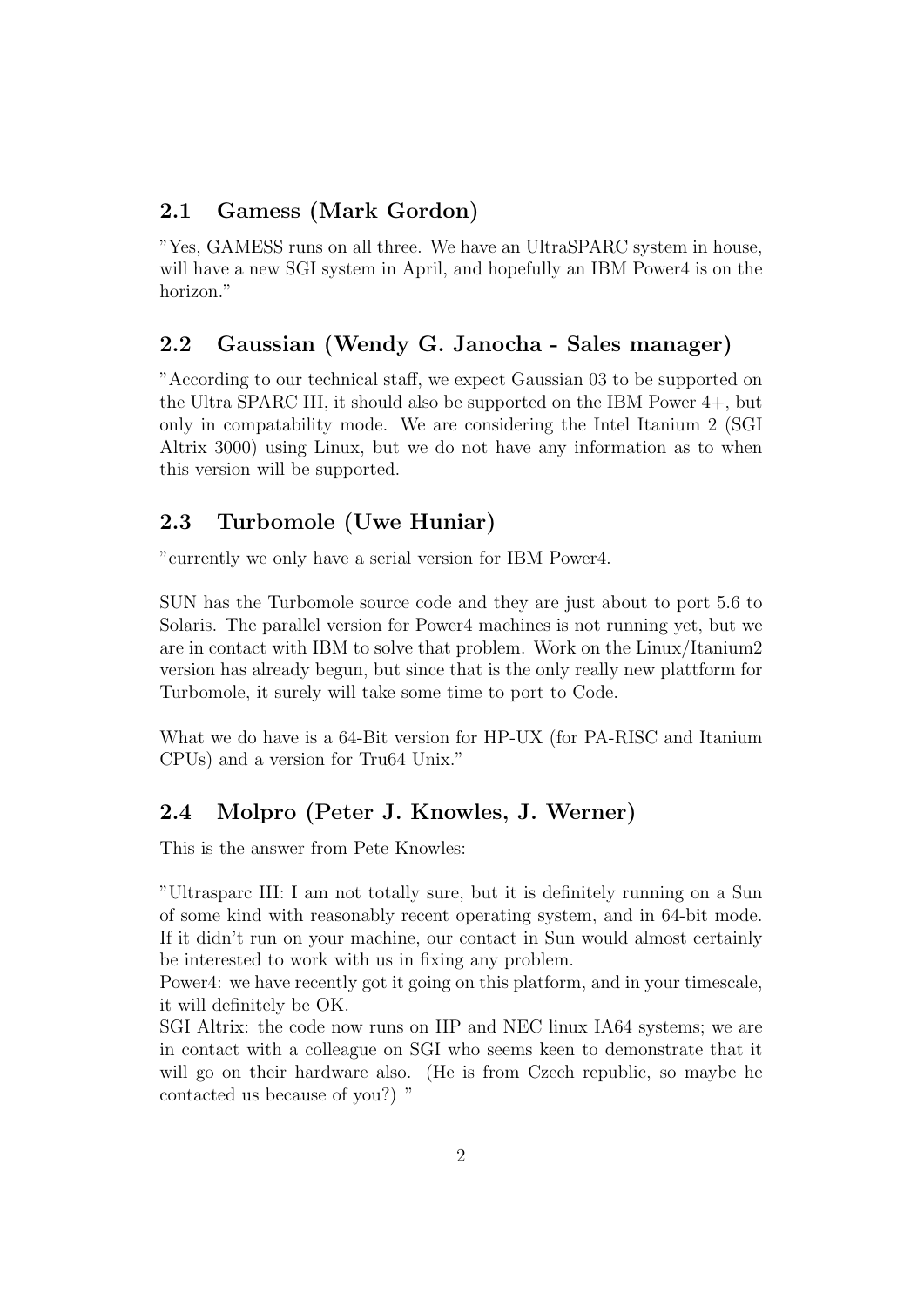Then I sent an e-mail with the clarification request to J. Werner:

"I'd greatly appreciate your input, as I know that you were trying to compile Molpro for Itanium CPU with Linux OS (SGI machine with RedHat) on Prof. Hobza's group computer, but you didn't succeed.

What was the problem? My guess is that it was a problem with compiler, as I don't see any reason why wouldn't be your code be compilable on Linux Itanium, when it runs smoothly on HP-UX OS (am I right?)? What compiler did you use, was it 64-bit gcc or Intel Compiler? And which version?

Do you know if it is possible compile Molpro on new Itanium 2 based machines from SGI (SGI Altix 3000 with Red Hat 7.2)? According to Prof. Knowles "the code now runs on HP and NEC linux IA64 systems", so I don't see any reason, why shouldn't it be compilable on SGI? But if it is compilable on HP and NEC Linux IA64 systems (i.e. Itanium 2 systems), why couldn't you run it on Itanium 1 (provided, that the problem really was a compiler)?"

I've got the answer immediately:

"I have little to add to what Prof. Knowles already told you. The program certainly runs on Sun Ultrasparc III systems. The new version, coming out these days, also runs under hp-linux and nec-linux for ia-64 using the Intel efc compiler (Redhat). Also it runs efficiently under hp-ux11.22. We have no possibility to test on sgi at present, but I can't see any reason why it should not be possible to get it working. The problems in our first attempts on Hobza's machine should now be solved. The performance will be strongly dependent on the efficiency of blas libraries provided by the vendors. There are very good ones for HP, but I don't know about the other systems. Concerning price/performance, the new HP workstations are very good; The IBM power4 systems are FAR too expensive and not worth the money (the memory bandwidth is too small). Sun Ultrasparc III is probably a factor of 2 slower (per processor)."

#### 2.5 Molcas (Valera Veryazov)

"Molcas is running under Solaris on Ultra SPARC (there is a problem with some versions of compiler:

http://www.teokem.lu.se/molcas/wwwboard/messages/320.html), under xlf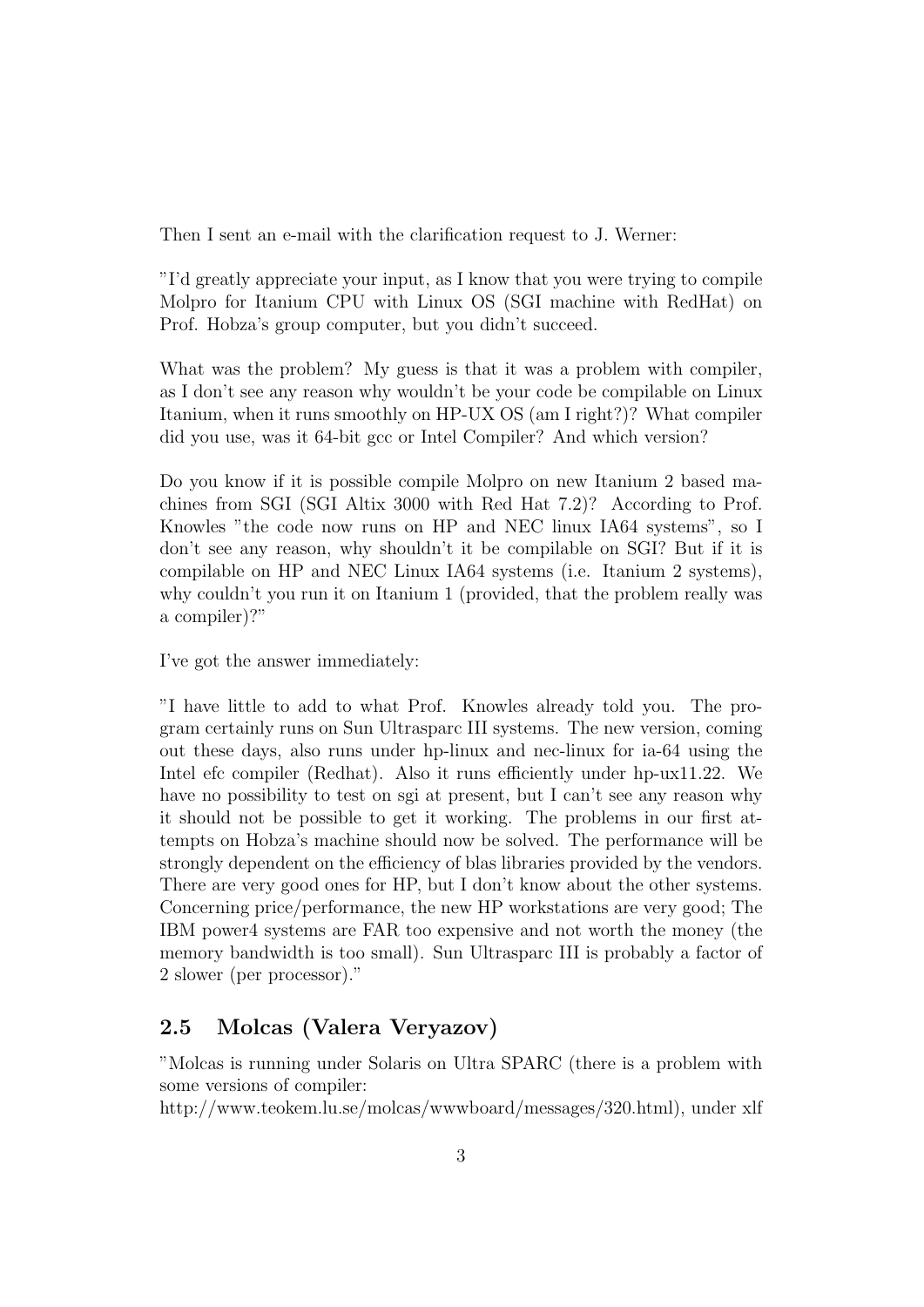6.1/7.1/8.1 on AIX 4.3/5.1 on Power 4. Version with Intel Itanium2 is under testing...."

#### 2.6 Amber (different sources)

Amber maintainers advised me to send my questions to the Amber's mailing list, here are the responses:

"We've built Amber7 + patches through number 32 on an HP ZX6000 Itanium-2 system, using the most recent version of Intel's Fortran compiler, Version 7.0. It passes all of the tests, and runs with good speed."

"I am using Amber7 on Compaq Alpha (Tru64 and Linux) and Itanium2 machines, and the calculation seems fastest on Itanium2 but not by a wide margin.

....

(this is a comment on the Intel Fortran Copiler 7:) The optimization level must be lowered from 3 to 2. The problem seems to arise only in a few subroutines, but it is a lot of hassle trying to work out the problem and to set the optimization levels for individual program units."

"For Alpha, there will be no trouble on Tru64. I expect the same for Linux, assuming Compaq Fortran is used - I have done this build, though not recently. I would be very surprised if any trouble were found on OpenVMS, but I don't speak from experience in that case.

For Itanium 2, running Linux with Intel compilers, I and others have encountered trouble (run-time errors) using -O3 optimization, but success using -O2. One option not specifically mentioned by Dr. Svozil is Itanium 2 running HP-UX. The HP compilers are 64-bit, and will build AMBER with no trouble. "

"The IBM xlf compiler can handle 64-bit applications. Currently we build AMBER as a +32-bit application. Yes, I have built AMBER7 on the IBM p650 without any problems."

One useful link from SGI:

"We have tested Amber7 on Altix. We supplied the machine file that builds and runs the code corectly on this machine. Look in our webpage: http://www.sgi.com/industries/sciences/chembio/resources/amber/"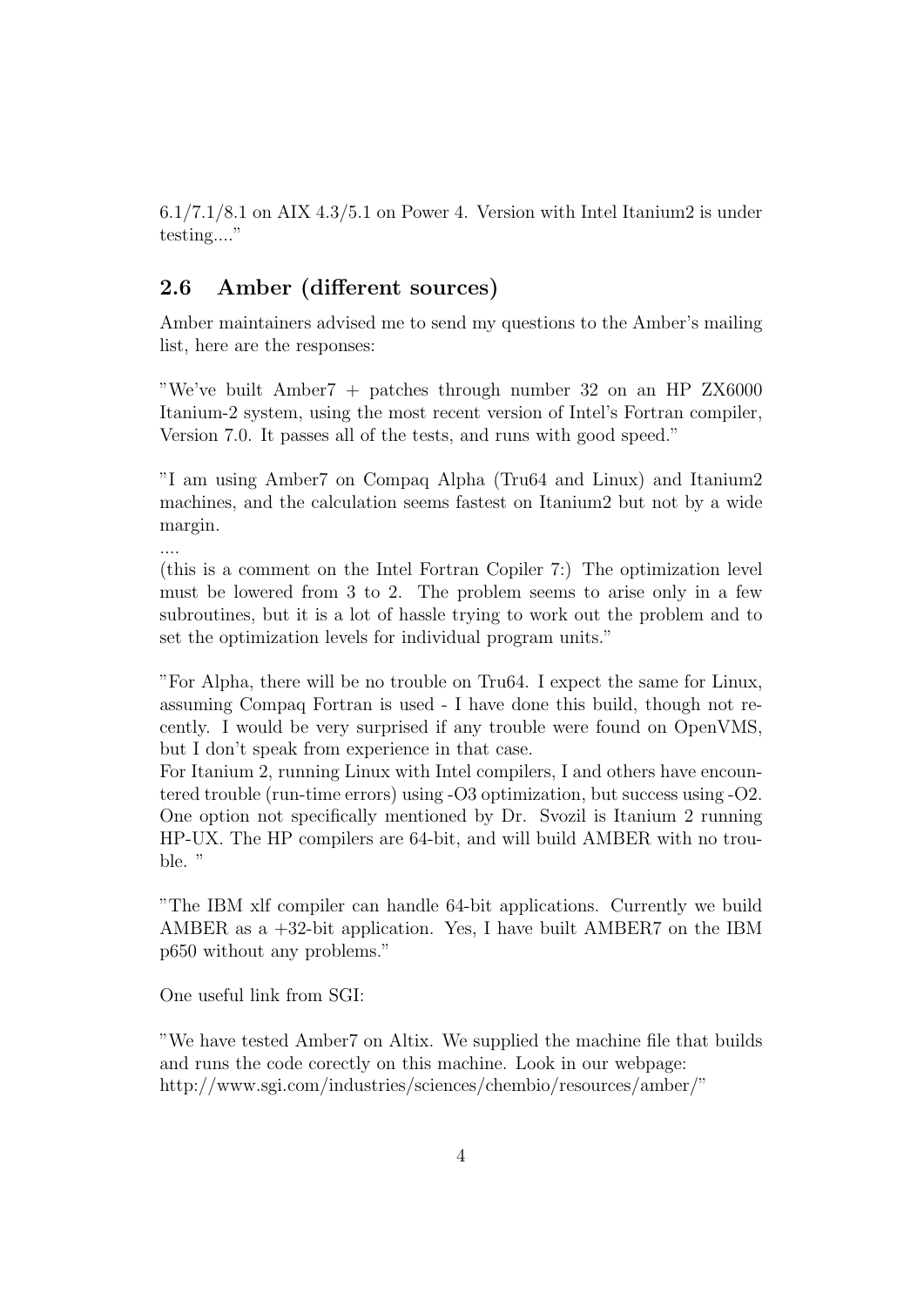#### 2.7 CHARMM (Martin Karplus)

"We have little experience with those 64-bit CPU parallel computers appeared recently in the market. As surveyed among the developers, most of us have been running CHARMM parallel on (1) SGI/MPI, (2) GNU linux (Pentium, Athlon), Fast Ethernet / Myrinet / MPICH, (3) SP3/MPI. Some have used an Intel Itanium II but only in serial mode.

As for benchmarking, a note would be useful (http://r.cmm.ki.si/vrana/amdvsintel.html).

While the port for a given machine would not be a much problem, we do not have our hands on those machines yet." (answer by Youngdo Wona)

#### 2.8 Gromos (van Gunsteren)

 $N/A$ 

## 3 Comments on individual architectures

UltraSPARC is about half as fast as the others (Alpha, Power4+ and Itatnium 2 are of about the same power depending on the type of the problem). Excellent benchmarks on the computational chemistry may be found here: http://www.dl.ac.uk/CFS/benchmarks/compchem.html.

#### 3.1 IBM Power4/4+

- expensive (??? not entirely true, IMHO) "The IBM power4 systems are FAR too expensive and not worth the money" (J. Werner)
- disadvantage: low memory bandwidth (J. Werner, WWW sources) "I can tell you about molcas running rasscf, caspt2 calculations. It seems that cpu performances are comparable between these machines. However, for the I/O performances (that are really important with molcas because some large caspt2 calculations you may need 40 Gb of disk), I can really advise not to buy the power4. Moreover, buying all the disk and ram you need could be a little (!) expensive." (Nicolas Ferre, University of Siena, Italy)
- not used in CC very often "Power4+ systems, I would guess, are more expensive and Power4+/AIX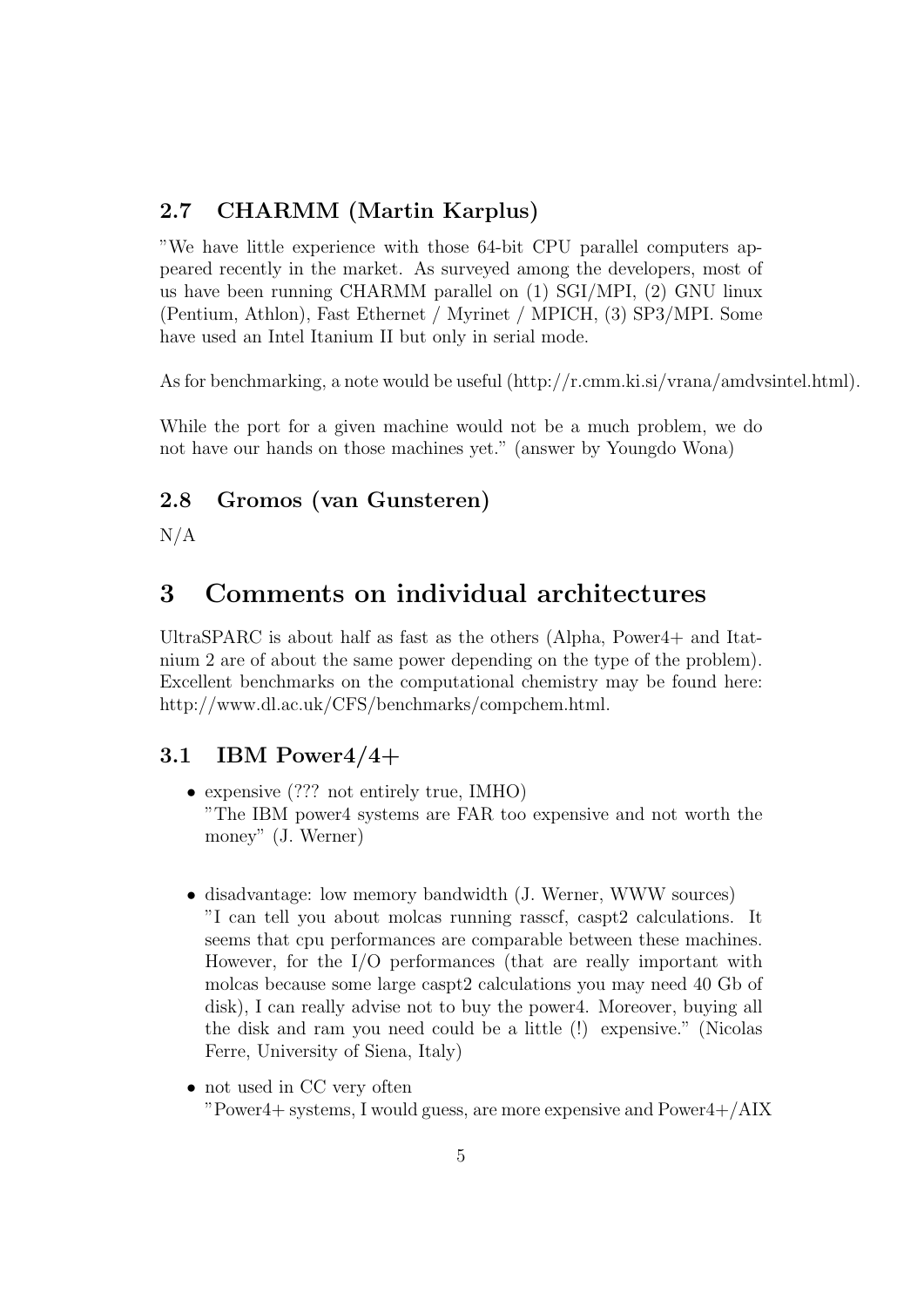may have less support among quantum chemistry codes. I've just never read about anyone using this for actual quantum chem work." (Brian Barnes)

#### 3.2 Alpha

• The future of Alpha is very unclear, according to different WWW sources HP will not develop Alpha any further, the latest version will be Alpha EV78 (middle of 2003???). Intel has bought some key Alpha technologies and employed some of Alpha engineers, so the Alpha features will probably appear in the future in Itanium CPUs.

"Alpha's an orphan, and might vanish any day now." (J. Leonard) "the Alpha is at its end-of-line. There will be no new generations to that chip. you'll have to switch architectures in a few years anyway if you buy this." (B. Barnes)

• expensive

"Itanium2 machines are however a lot less expensive than Alpha machines so I am in the process of migrating from Alpha to Itanium2." (Tadashi Takemori, Institute of Materials Science, University of Tsukuba, Tsukuba, Ibaraki 305-8573, Japan)

• the best OS for ALpha is Tru64

" Alpha machines run best with Tru64 plus Compaq Fortran (Fortran compiler IS availaboe for Linux Alpha, but slightly slower than on Tru64). The compiled binary code still runs on Linux machines so I copy the binary codes to Linux Alpha after compiling on Tru64 machines. " (Tadashi Takemori, Institute of Materials Science, University of Tsukuba, Tsukuba, Ibaraki 305-8573, Japan)

• Linux modela are cheaper than those with Tru64 "Linux models are a lot cheaper than the Tru64 models." (Tadashi Takemori, Institute of Materials Science, University of Tsukuba, Tsukuba, Ibaraki 305-8573, Japan)

#### 3.3 Itanium 2

• The problem of Molpros' non-compilability on Itanium 1 (SGI machine, but I guess it concerns all the Itanium 1 machines) is solved for Itanium  $\mathfrak{D}$ .

"The new version, comming out these days, also runs under hp-linux and nec-linux for ia-64 using the Intel efc compiler (Redhat). Also it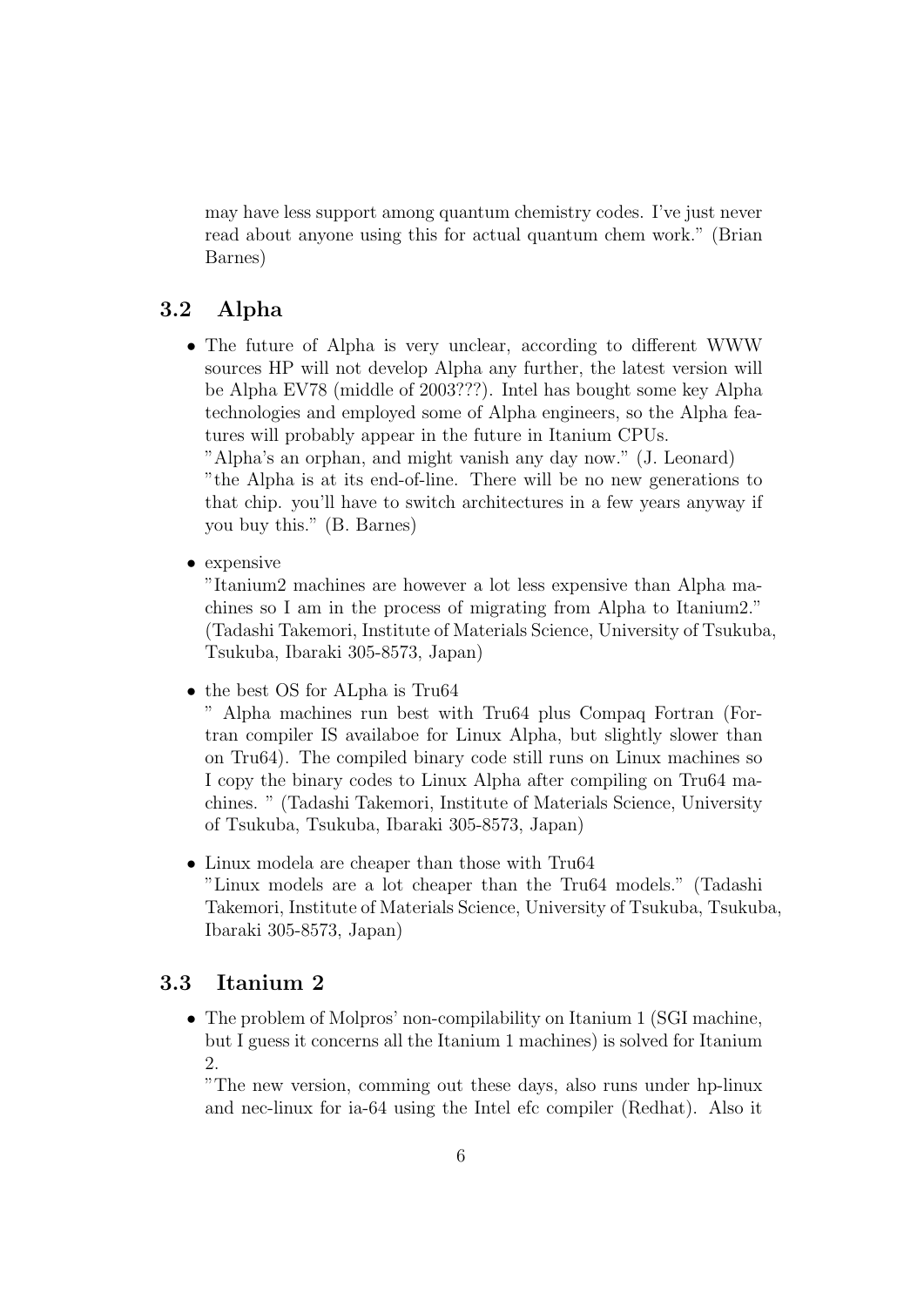runs efficiently under hp-ux11.22. We have no possibility to test on sgi at present....The problems in our first attempts on Hobza's machine should now be solved. The performance will be strongly dependent on the efficiency of blas libraries provided by the vendors. There are very good ones for HP, but I don't know about the other systems.." (J. Werner)

• The only option (apart from slow GCC) for Linux system is Intel  $C/C++$  or Intel Fortran Compiler (actual version 7). But this compiler is not without bugs

"....still buggy Intel compiler" (Valera Verazov)

Buggy was mainly the version 5, but qthe compiler quality is improving "We've built Amber7 + patches through number 32 on an HP ZX6000 Itanium-2 system, using the most recent version of Intel's Fortran compiler, Version 7.0. It passes all of the tests, and runs with good speed. It does the same with GAMESS-US, so I wouldn't worry about problems with the Intel compilers at this stage. 5.1 had problems" (Frederick P. Arnold, Jr., NUIT, Northwestern U.)

"However, apparently the HP/Compaq merger has allowed Intel to hire away many of the best compiler writers who worked on Tru64 for Compaq and DEC before that. So, Intel has made a strong commitment to their compilers and you can probably expect them to improve quickly." (B. Krueger)

Do not use -O3 optimization in Intel Compiler, -O2 is fine.

"For Itanium 2, running Linux with Intel compilers, I and others have encountered trouble (run-time errors) using -O3 optimization, but success using -O2." (C. Schneider, HP)

• Here is another option for HP Itanium 2 systems (my personal remark: HP doesn't offer 8 CPUs Itanium 2 system yet, it will be released in the second half of 2003)

"One option not specifically mentioned by Dr. Svozil is Itanium 2 running HP-UX. The HP compilers are 64-bit, and will build AMBER with no trouble." (C. Schneider, HP)

- Information about GCC 64-bit compiler od SGI machine
	- "Do be sure (hopefully SGI will have done this already) to upgrade, or at least install, GCC 3.2.2, and its associated libraries should you go the Itanium-2 route. RedHat's 2.96 series compiler shipped with RH 7.2 Advanced Server is unreliable on the Itanium-2, as well as being slow." (Frederick P. Arnold, Jr., NUIT, Northwestern U.)